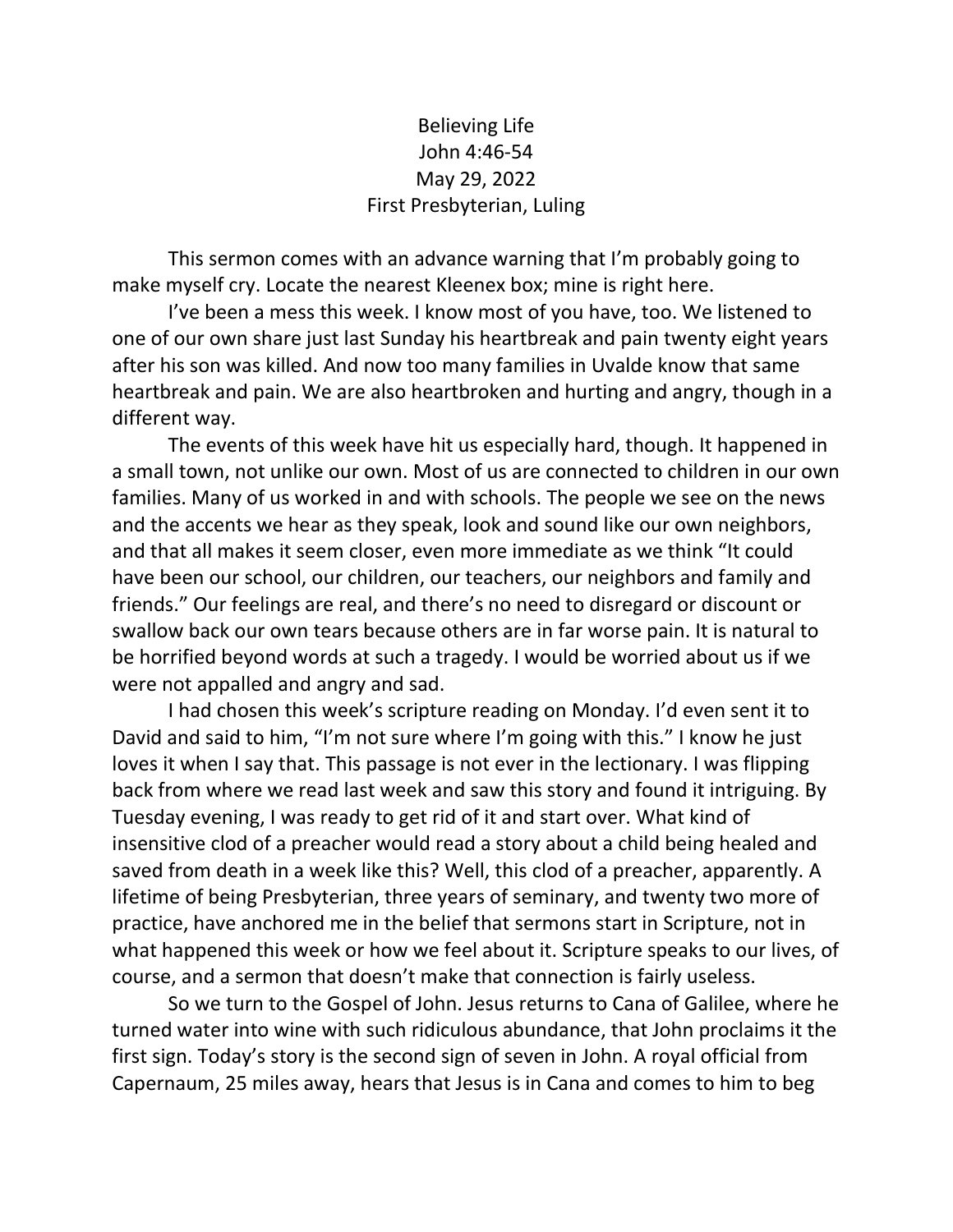him to save his son. The little boy was "at the point of death."

Jesus does not respond in exactly the way the father might have hoped. What he says, in our translation, is "Unless you—and that's plural, so unless y'all—see signs and wonders, y'all will not believe." One scholar I read thought it might be more like Jesus saying to the father, "I wonder what it will take for you to believe? Will it be signs and wonders, like all the rest?" And we've said before that "believing" in John especially is more of a "trusting," more of an action. So Jesus wants the official to trust and put his faith in Jesus, without signs and wonders.

The man, the father, just wants Jesus to save his son from death. We have heard those pleas this week, and we can imagine all too clearly how desperate the father sounded. "Come," he says, "Before my little boy dies."

Jesus doesn't accompany him back to Capernaum. He tells him to go, that his son lives. It's not future tense, like our translation makes it sound, but present. Your son lives. Go home. There's no guarantee. There's no verification that the son has been saved. There's just the promise.

John tells us the official believed Jesus and heads back home. On his way, his servants come to meet him and tell him that his son lives, in the same words that Jesus had used. They compare notes, and the son's fever had broken at the same time Jesus had said "Your son lives" the day before. The official then believes, trusts, has faith, as does his entire household, and this is the second sign.

That father has to turn around and go back home, without any evidence, on the strength of a promise, and trust and believe that things will turn out as he hopes.

In Uvalde this week, some families received that same promise: your child lives. And yet the children and the families, and the whole community, will never be the same. Nineteen families did not hear those words. They will never be ok.

I think I can speak for all of us to say that as the week has progressed, things have not turned out as we had hoped, in any way. It's more and more horrifying each day. We search out and plead with Jesus, please save our children from death, because we can't summon what it takes to keep them safe.

We can be sad. We can be scared. We can be mad. We can feel things that sermon-appropriate words can't express. We can feel things that are beyond words at all. That father was probably feeling many of those same emotions, as Jesus sent him back home. Why wouldn't Jesus just heal his son? Why wouldn't Jesus come with him? Why was he left alone, to hold onto hope by himself?